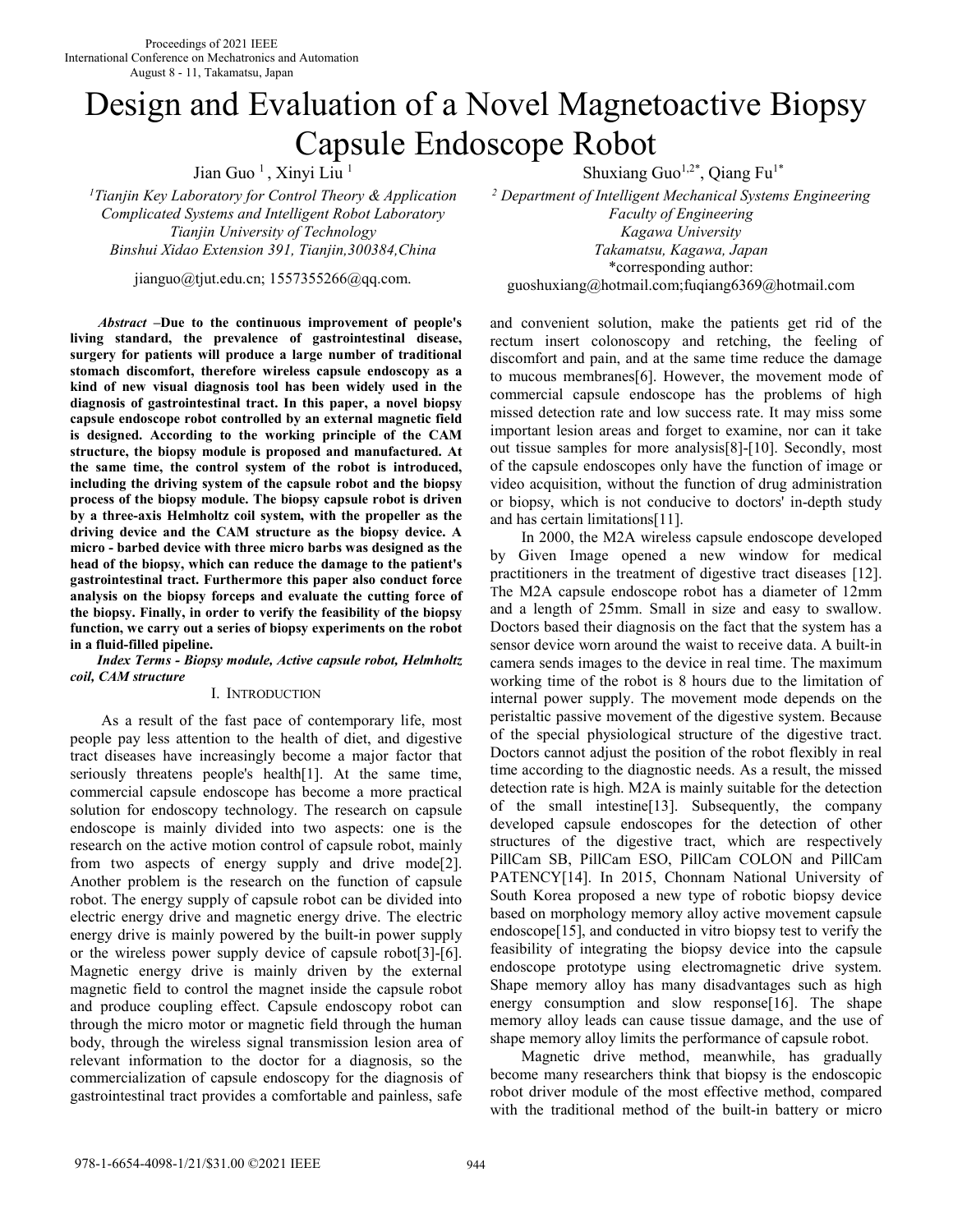motor, magnetic driven capsule robot show more safe, through the combination of uniform magnetic field and gradient magnetic field, can make the endoscopic robot to reach any part of the doctor wants to check. Therefore, it has been applied in many studies. For example, Xiao Simi et al. Magnetic torsion spring (MTS) was used to complete the small intestine sampling experiment. Long dragon son and so on. Control a small magnet in the WCE to drive a thin needle to achieve reciprocating motion. Then, the capillary effect of a fine needlecan be used to collect the deeper tissue of the tumor[17]. Mankunho et al. Multiple sampling is achieved by controlling the rotation of a single magnet to drive the four blades of the biopsy tool. It is easy to see that the endoscopic capsule robot with integrated functions such as drug delivery, biopsy and so on will inevitably be large in size, making it difficult for the patient to swallow again. And the response time of the biopsy module of some robots is slower. Therefore, it will lead to low utilization efficiency, relatively simple processing method and not flexible enough operation. To solve these problems, we designed a new biopsy endoscope robot[18]. Combined with the work of others in our team, we realized the specific positioning, active movement and precise biopsy functions.

In this paper, a new CAM - based biopsy module is proposed. Cam mechanism is a high pair mechanism composed of three basic components: CAM, follower and frame. Cam is a component with a curved profile or groove, generally as an active part, for constant rotary motion or reciprocating linear motion. By the rotary movement of the CAM or reciprocating movement to promote the follower for the provision of reciprocating movement or swing mechanism. In this design, the CAM is connected to the circular radial magnet, and a micro barb biopsy device is placed on the top of the follower, so as to achieve the accuracy of biopsy.

The specific structure of this paper is as follows: In the second part, we show the overall robot structure and the design of the biopsy module. In the third part, we introduce the control system of the robot. In the fourth part, we assembled the robot and experimented on its motion characteristics and the biopsy process to verify its possibility. In the last part, we conclude the conclusion and express the prospect for the future.

#### II. DESIGN OF STRUCTURE

 Prior to our team's research, a capsule endoscopic robot has been developed to carry out image acquisition as well as diagnose and determine the location of lesions. Because they did not realize the function of biopsy, a biopsy module based on image diagnosis is proposed in this paper. We determine the specific location of the lesion through image diagnosis technology, and then biopsy the lesion area through the biopsy module. After the biopsy is completed, medical analysis of the biopsy tissue is performed. So as to complete the entire operation.

## *A. Overall Structure Introduction*

The overall structure of the biopsy capsule endoscope robot is shown in Fig. 1. The shooting module is fixed on the

front of the robot, and the module is used to shoot the situation in the intestinal tract for the doctor to observe. The robot is composed of two permanent magnets, a CAM, a spring, a micro barb, a baffle, a propeller and a thin shaft in the middle. The permanent magnet 1 is fixed with the CAM, and the permanent magnet 2 is fixed with the propeller through a thin rod. The biopsy endoscope capsule robot is driven by two radially magnetized permanent magnets that can rotate in a magnetic field generated by a triaxial Hertz coil. When the corresponding magnetic field is generated around, the propeller will generate forward thrust as the permanent magnet rotates, so as to push the robot to reach the corresponding lesion area. At the same time, the three-phase current needs to be changed, and the magnetic field can be changed to make the propeller rotate in reverse and generate reverse thrust, so as to achieve accurate reach.



Fig. 1 Biopsy robot based on CAM structure

### *B. Biopsy Module*

When they arrive in the lesion area, first of all, we let it stop moving, change the direction of current, so that the change of magnetic field, permanent magnet driven CAM rotate, from inside the robot micro barb, capture living tissue biopsy module, captive living tissue by micro barb stuck in biopsy in the module, will continue to rotate shrink its return to inside the capsule, so as to complete the whole process of biopsy. When the biopsy is complete, the strong external magnetic field is removed, and the robot returns to its original motion and then moves forward. This is a functional description of the entire biopsy.



Fig. 2 Structure of biopsy module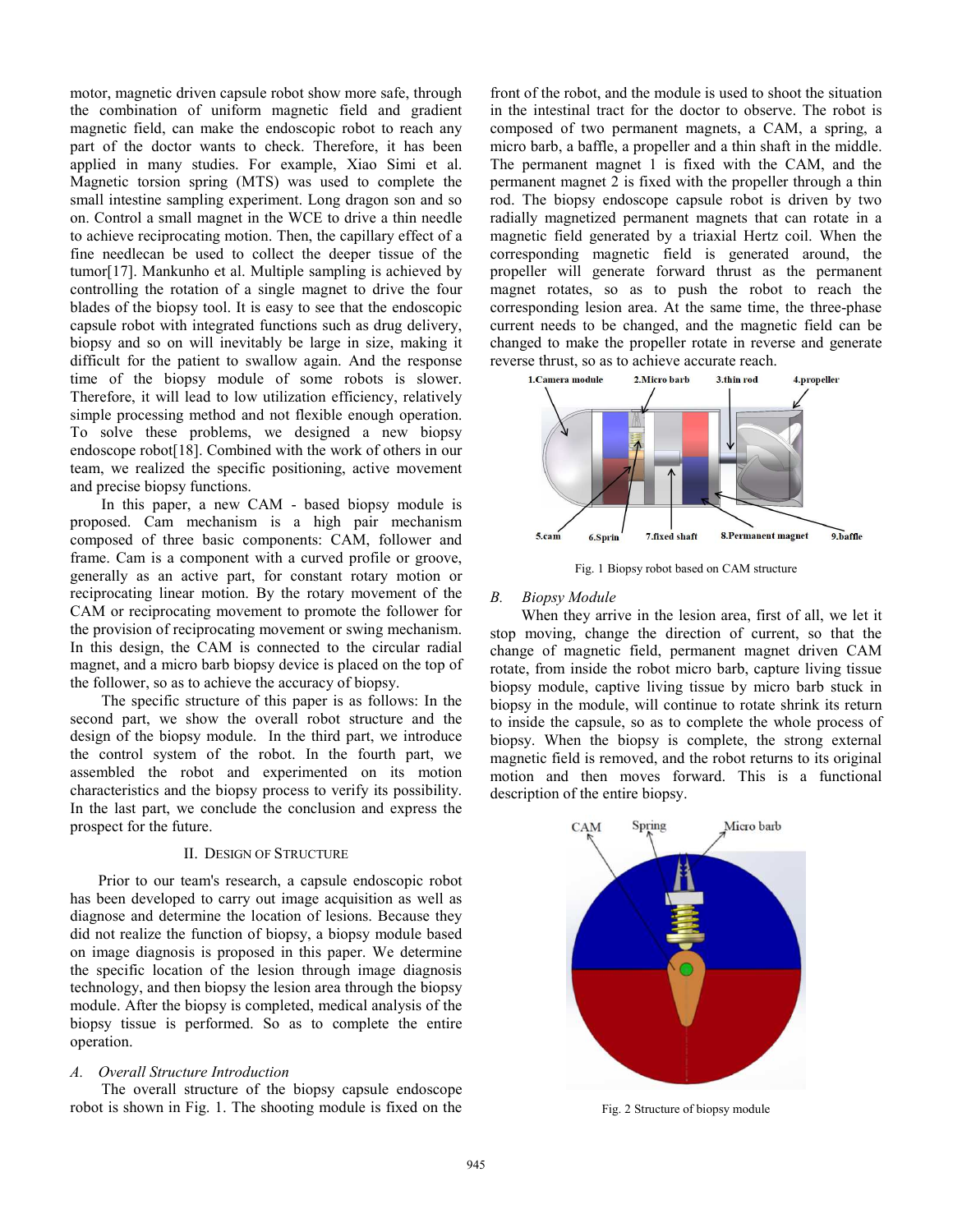As shown in Fig. 3, the head of the biopsy module is a biopsy forceps, which has six miniature barbs designed to be symmetrically distributed on the inner walls of both sides of the biopsy forceps, ensuring the tissue recovery rate of the biopsy. It can also reduce the pain of patients.Because the printing precision may have a little error.



Fig. 3 The biopsy forceps

Fig. 4 shows the entire biopsy process. The biopsy forceps are gradually extended from the inside of the capsule robot through the rotation of the magnet. After successfully extracting the tissue, they are returned to the inside of the capsule robot to complete the biopsy.



Fig.4 The capsule robot biopsy process

#### III. PERFORMANCE ANALYSIS OF BIOPSY ROBOT

 The mechanism of the robot movement used in this research is to generate thrust by the propeller rotating in the liquid to promote the movement of the robot. Therefore, the design of the propeller structure greatly affects the movement characteristics of the entire robot. The design of the robot because of the small size, and the need for built-in magnets, so can not use the traditional processing methods. Therefore, the whole robot is divided into several small parts, and each part is printed using a 3D printer. Because the resin material has strong plasticity, corrosion resistance and water resistance, the material used for printing is white Future R4600 resin. The machining accuracy of the robot is 0.1mm, which is suitable for the robot in this study. Fig. 5 shows the printed robot part structure.



Fig. 5 The parts drawing of the biopsy robot

## *A. Stress Analysis of CAM Structure*

The Cartesian coordinate system from x,y,0 points of the contact point of the CAM surface contour curve and the follower at the convex bottom to the contact point is represented by a vector  $R(r, \theta)$ . *R* represents the module of the vector  $\hat{R}$  and  $\hat{\theta}$  represents the included Angle between the vector  $\hat{R}$  and the X axis. According to its geometric relationship, it can be concluded that:

$$
R = \begin{bmatrix} x \\ y \end{bmatrix} = \begin{bmatrix} r\cos\theta \\ r\sin\theta \end{bmatrix}
$$
 (1)

$$
\dot{R} = \begin{bmatrix} \dot{x} \\ \dot{y} \end{bmatrix} = \begin{bmatrix} \dot{r}\cos\theta - r\dot{\theta}\sin\theta \\ \dot{r}\cos\theta + r\dot{\theta}\sin\theta \end{bmatrix} = \begin{bmatrix} \cos\theta - r\sin\theta \\ \sin\theta + r\cos\theta \end{bmatrix} \begin{bmatrix} \dot{r} \\ \dot{\theta} \end{bmatrix}
$$
 (2)

$$
\ddot{R} = \begin{bmatrix} \ddot{x} \\ \ddot{y} \end{bmatrix} = \begin{bmatrix} \ddot{r}\cos\theta - 2\dot{r}\dot{\theta}\sin\theta - \dot{r}\ddot{\theta}\sin\theta - r\dot{\theta}^2\cos\theta \\ \ddot{r}\sin\theta + 2\dot{r}\dot{\theta}\cos\theta + \dot{r}\ddot{\theta}\cos\theta - r\dot{\theta}^2\sin\theta \end{bmatrix}
$$
 (3)



Fig. 6 Stress analysis of CAM structure and biopsy forceps in horizontal and vertical directions

In the above formula,  $\ddot{y}$  is the acceleration of the contact point between the CAM curve surface and the convex bottom follower in the Y direction, that is, the acceleration of the vertical up and down movement of the convex bottom follower. Therefore, the acceleration of the biopsy device is equivalent by the transfer effect. The speed and acceleration of the vertical up and down motion of the follower will have a great influence on the movement. Therefore, the CAM follower is taken as the research object, as follows: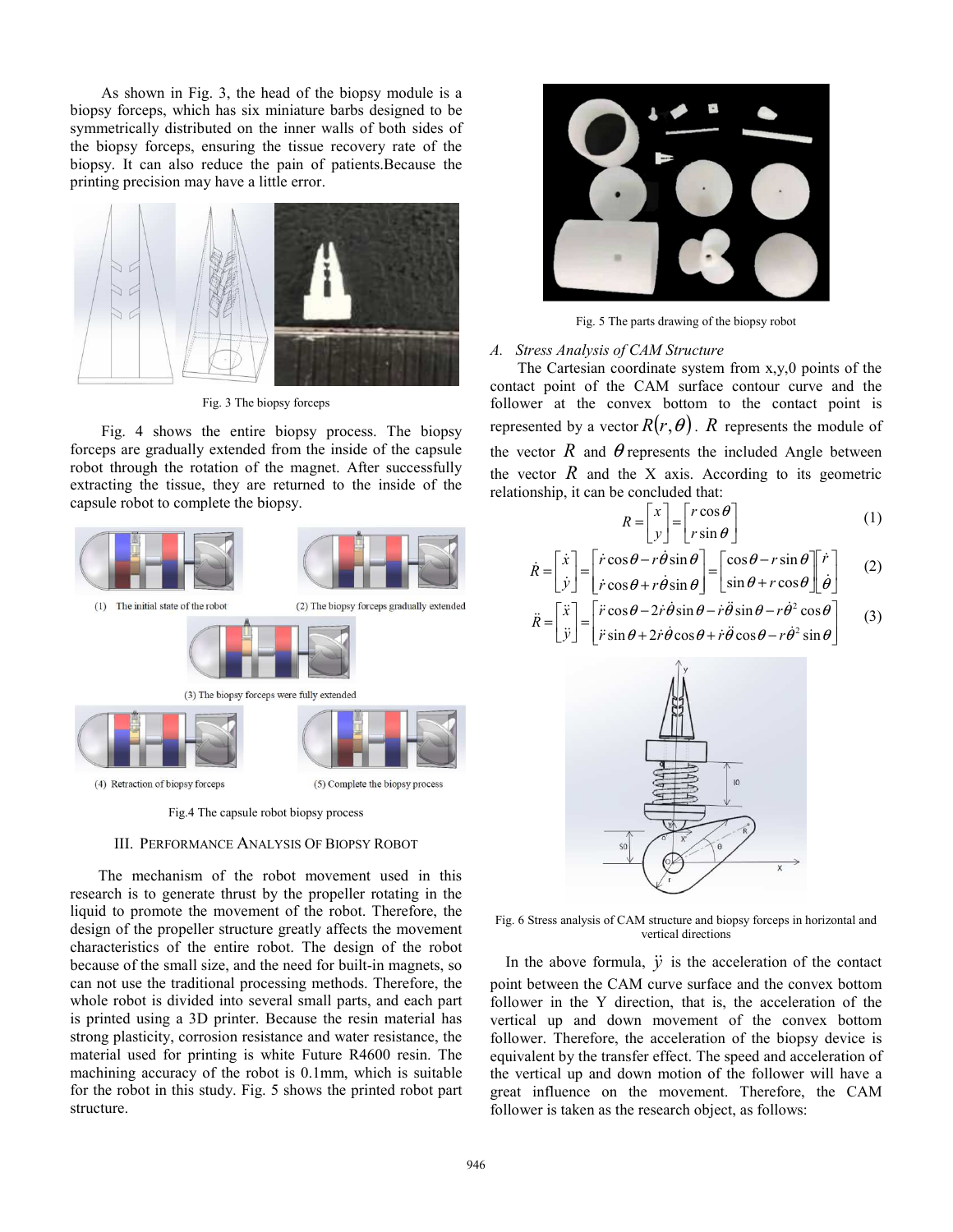$$
F - F_h - F_f - F_g = ma \tag{4}
$$

$$
F = ma + F_h + F_f + F_g \tag{5}
$$



Fig. 7 Schematic diagram of the force on cam structure

$$
F_x r \cos \theta = M_T \tag{6}
$$

$$
F_h = K[I_0 - (S_0 - r\sin\theta)]
$$
 (7)

 $I_0$  is the original length of the spring,  $S_0$  the distance from

point O to the bottom edge of the moving pair,and *K* is the spring stiffness coefficient.

$$
\sum M_{F2} = 0, F_1 H = Fr \cos \theta \tag{8}
$$

$$
H = \frac{Fr\cos\theta}{F_1}, F_2 = F_1 \tag{9}
$$

$$
F_f = (F_1 + F_2)f = \frac{2fFr\cos\theta}{H} = \frac{2fM_T}{H}, H = \frac{2fM_T}{F_f}
$$
 (10)

Where  $F$  is the contact pressure between the follower of the CAM,  $F_h$  is the spring resistance,  $F_f$  is the friction force between the follower and the CAM,  $F_g$  is the working pressure, *m* is the mass of the follower, and *a* is the acceleration of the follower, the stress diagram of CAM structure is shown in Fig. 7,so

Where  $H$  is the displacement of the moving pair, i.e. the extension length of the biopsy forceps. It can be seen from the formula that the displacement length of biopsy forceps is related to the size of  $F$  and  $f$ . The larger the  $F$  value is, the smaller the  $f$  value is, and the larger the displacement is. The smaller the  $F$  value is, the larger the  $f$  value is, and the smaller the displacement is.

We also performed mechanical simulation of the biopsy forceps. When a sufficient force is applied, a corresponding deformation occurs. It also ensures that the tissue taken in the internal biopsy can smoothly enter the inside of the robot, improving the accuracy of the biopsy. Fig. 8 shows the static stress analysis simulation and static displacement simulation of the biopsy forceps.



Fig. 8 Simulation diagram of static stress and displacement of biopsy forceps

#### *B. Control System*

As described in Part I, the experimental platform can be driven by an external rotating magnetic field generated by a three-axis Helmholtz coil on two permanent magnets in the center of a radially magnetized robot. Each axis of a triaxial orthogonal Helmholtz coil is formed by a pair of parallel coils. The coil is tightly wound around a certain number of turns of wire. Because of its simple structure and good magnetic field uniformity, rotating magnetic field can be generated. The three-phase AC power supply PCR3000LE2 that drives the coil. Main end PC and operating handle for wireless control. Peristaltic pump that simulates human digestive tract environment.When an alternating current is applied, the rotating magnetic field generated by the three-axis Helmholtz coil rotates the radially magnetized magnet. According to the theory of electromagnetism and the knowledge of space geometry, if two groups of Helmholtz coils are orthogonal to each other, a uniform magnetic field plane will be generated at the center of the coil; if two pairs of orthogonal combinations in the space of three groups of Helmholtz coils, a rotating magnetic field space of eight directions in a space will be generated. Therefore, it is used in the magnetic field generating device of the magnetic capsule robot. After starting the device, the capsule robot performs a rotating motion, whose axis of rotation is the central axis under the action of magnet rotation. At this time, the propeller drive device generates forward driving force. Fig. 9 shows the overall control system of the robot.



Fig. 9 Experimental platform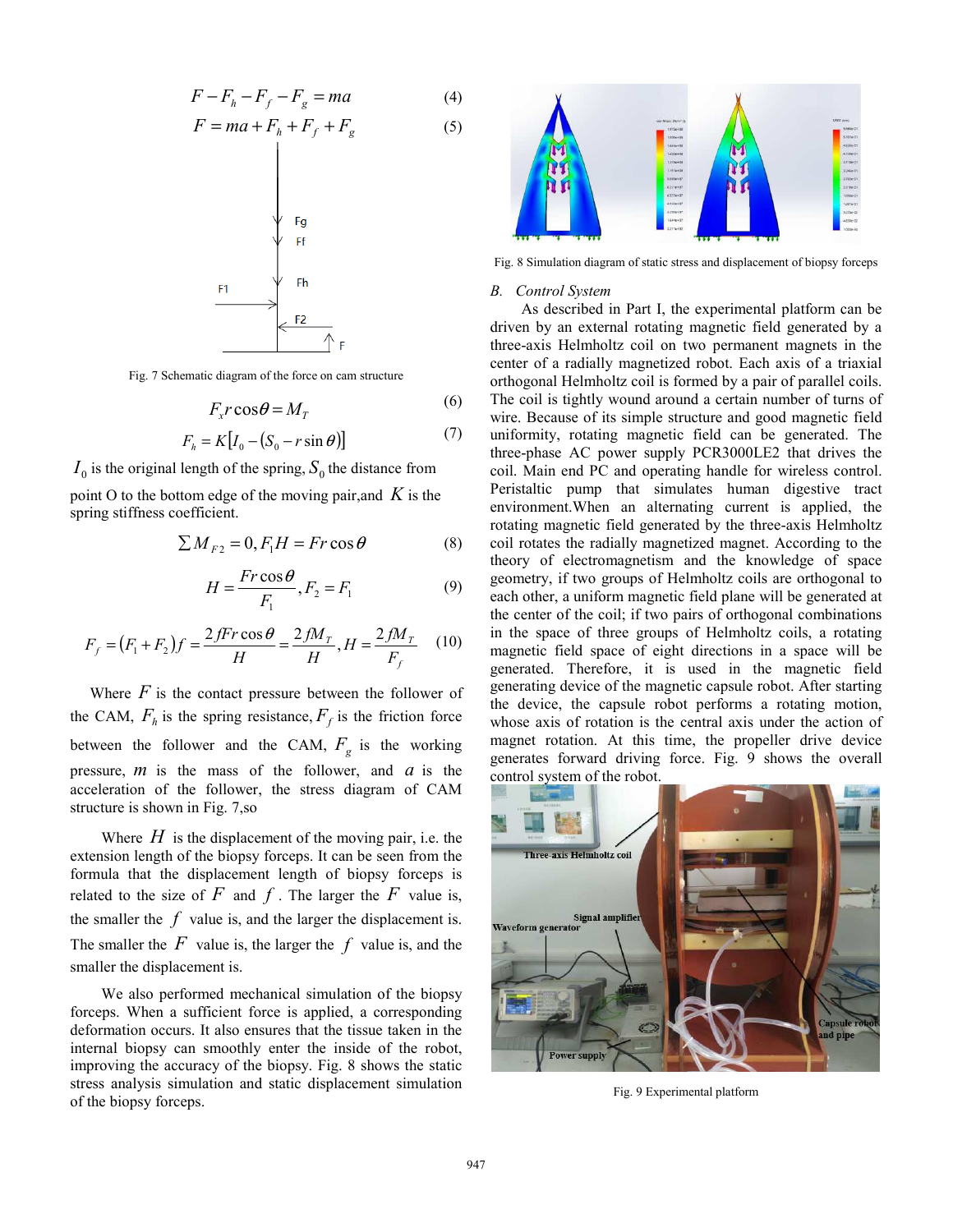## IV. EXPERIMENTAL RESULTS

#### *A. Experiments of Robot Motion*

 After the robot was printed and assembled, we evaluated and analyzed the forward and backward motion characteristics of the robot shaft. We used an acrylic tube with a length of 30cm, and cut 15cm in the middle part as the displacement length of the robot. We recorded the movement time every 1Hz, and after analyzing the experimental data, we obtained the curve graph of the relationship between the current frequency and the moving speed of the robot moving forward and backward. We found that the initial frequency was 3Hz for both forward and backward motion. At this time, the propeller rotates to make the robot move in an axial direction, and this frequency is the current frequency. When the current frequency is 11Hz, the forward and backward axial velocity of the robot almost drops to 0, so the forward and backward cutoff frequencies of the robot are both 11Hz. We can see from the graph of the experimental data that the robot has the fastest axial motion speed around 9Hz, so in the following biopsy experiment, we set the robot's frequency as 9Hz to ensure the robot's motion speed.



Fig. 10 The relationship between the current frequency and the average speed of the robot's moving forward



Fig. 11 The relationship between the current frequency and the average speed of the robot backward motion

## *B. Experiments of Robot Biopsy*

After the movement performance of the robot is verified and the experiment is successful, the biopsy process of the biopsy robot is experimented to verify the feasibility of the biopsy module. First, we marked a blue dot as our biopsy target tissue, and placed the biopsy endoscope robot on the right side of the tube, as shown in Fig. 12(a). The tube was used to simulate the intestinal environment of the human body. A current is then fed into the three-axis Helmholtz coil to generate a magnetic field that controls the robot's movement from right to left. And when we get to the biopsy target, we stop it. By changing the directional magnetic field, the two magnets inside the robot are rotated in a radial way, so that the CAM module rotates and the biopsy forceps are extended. As shown in Fig. 12(d), the biopsy forceps are successfully extended at the biopsy target tissue. After the completion of the biopsy process, the magnetic field is changed back to the original direction of the magnetic field, so that the biopsy robot continues to move forward, so as to complete the entire biopsy process.



(f) t=20s, the robot completes the biopsy proces Fig. 12 A snapshot of the implementation of the biopsy function

### V. CONCLUSIONS

In this paper, a biopsy capsule robot with autonomous movement ability was proposed, the robot consists of a biopsy module and a driver module. We used SolidWorks software to draw the overall structure of the robot and used 3D printing technology to print the robot. Then, the robot control system was recommend, including the robot drive system, force